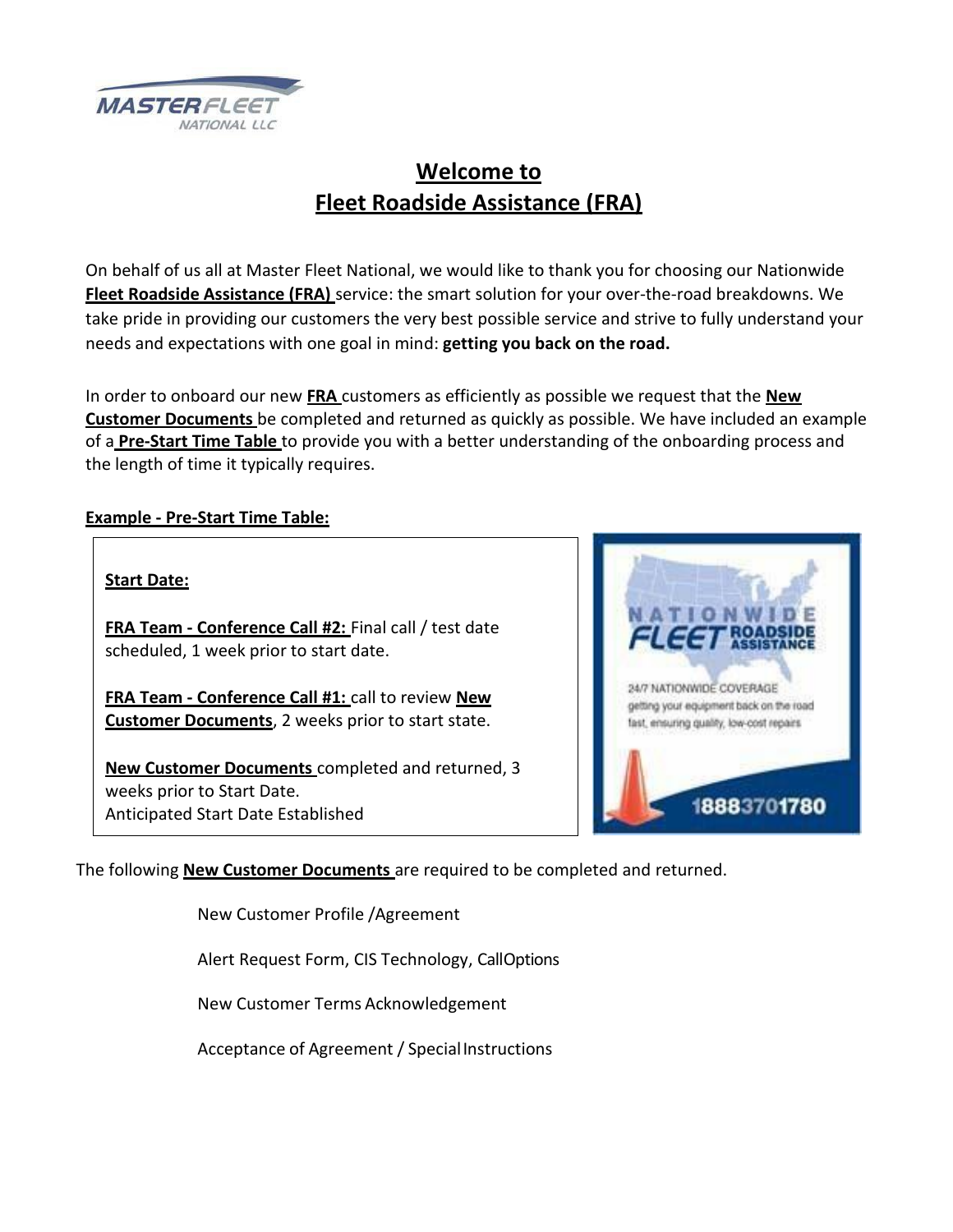

## **New Customer Profile /Agreement**

|                                                                                                                                                                                                                                |  | Company Name: Name and Society And Society And Society And Society And Society And Society And Society And Society And Society And Society And Society And Society And Society And Society And Society And Society And Society |
|--------------------------------------------------------------------------------------------------------------------------------------------------------------------------------------------------------------------------------|--|--------------------------------------------------------------------------------------------------------------------------------------------------------------------------------------------------------------------------------|
| Physical Address: the control of the control of the control of the control of the control of the control of the control of the control of the control of the control of the control of the control of the control of the contr |  |                                                                                                                                                                                                                                |
|                                                                                                                                                                                                                                |  |                                                                                                                                                                                                                                |
|                                                                                                                                                                                                                                |  |                                                                                                                                                                                                                                |
|                                                                                                                                                                                                                                |  |                                                                                                                                                                                                                                |
|                                                                                                                                                                                                                                |  |                                                                                                                                                                                                                                |
| <b>Point of contact</b> (if 24 hr coverage list POC'S for each shift) and preferred way to contact:                                                                                                                            |  |                                                                                                                                                                                                                                |
|                                                                                                                                                                                                                                |  | Name and the set of the Direct # Cell # Email: Email:                                                                                                                                                                          |
|                                                                                                                                                                                                                                |  |                                                                                                                                                                                                                                |
|                                                                                                                                                                                                                                |  |                                                                                                                                                                                                                                |
| <b>Accounts Payable contact:</b>                                                                                                                                                                                               |  |                                                                                                                                                                                                                                |
|                                                                                                                                                                                                                                |  |                                                                                                                                                                                                                                |
| <b>Controller or CFO contact:</b>                                                                                                                                                                                              |  |                                                                                                                                                                                                                                |
|                                                                                                                                                                                                                                |  |                                                                                                                                                                                                                                |
|                                                                                                                                                                                                                                |  |                                                                                                                                                                                                                                |
|                                                                                                                                                                                                                                |  | 24/7 Coverage: Yes _____No__________ Over-Flow Calls: Yes _____No__________Other: Yes ____No______Explain: ____________________________                                                                                        |
| What is your average # of breakdown calls per month (PO's issued) __________________________________                                                                                                                           |  |                                                                                                                                                                                                                                |
|                                                                                                                                                                                                                                |  |                                                                                                                                                                                                                                |
| Do you have multipleterminals? Yes _______ No________ NOTE: If YES, please provide a list for our profile.                                                                                                                     |  |                                                                                                                                                                                                                                |
| Preauthorized limit for repairs: (Minimum \$750) \$                                                                                                                                                                            |  |                                                                                                                                                                                                                                |
| Master Fleet's Nationwide Fleet Roadside Assistance (FRA) pricing: \$ 65/Incident                                                                                                                                              |  |                                                                                                                                                                                                                                |

**(NOTE: Any service fees assessed for required payment method (ie, Credit Card, ComChek) to vendor are pass through costs to the customer.)**

*Due to the service Master Fleet National offers by having up‐front payment to our vendors, we require 15 day terms on all FRA sales transactions. MFN's goal is to bill our customers within 72 hours and all vendor invoices will be made available as soon as received. Please refer to the New Customer Terms Acknowledgement letter.*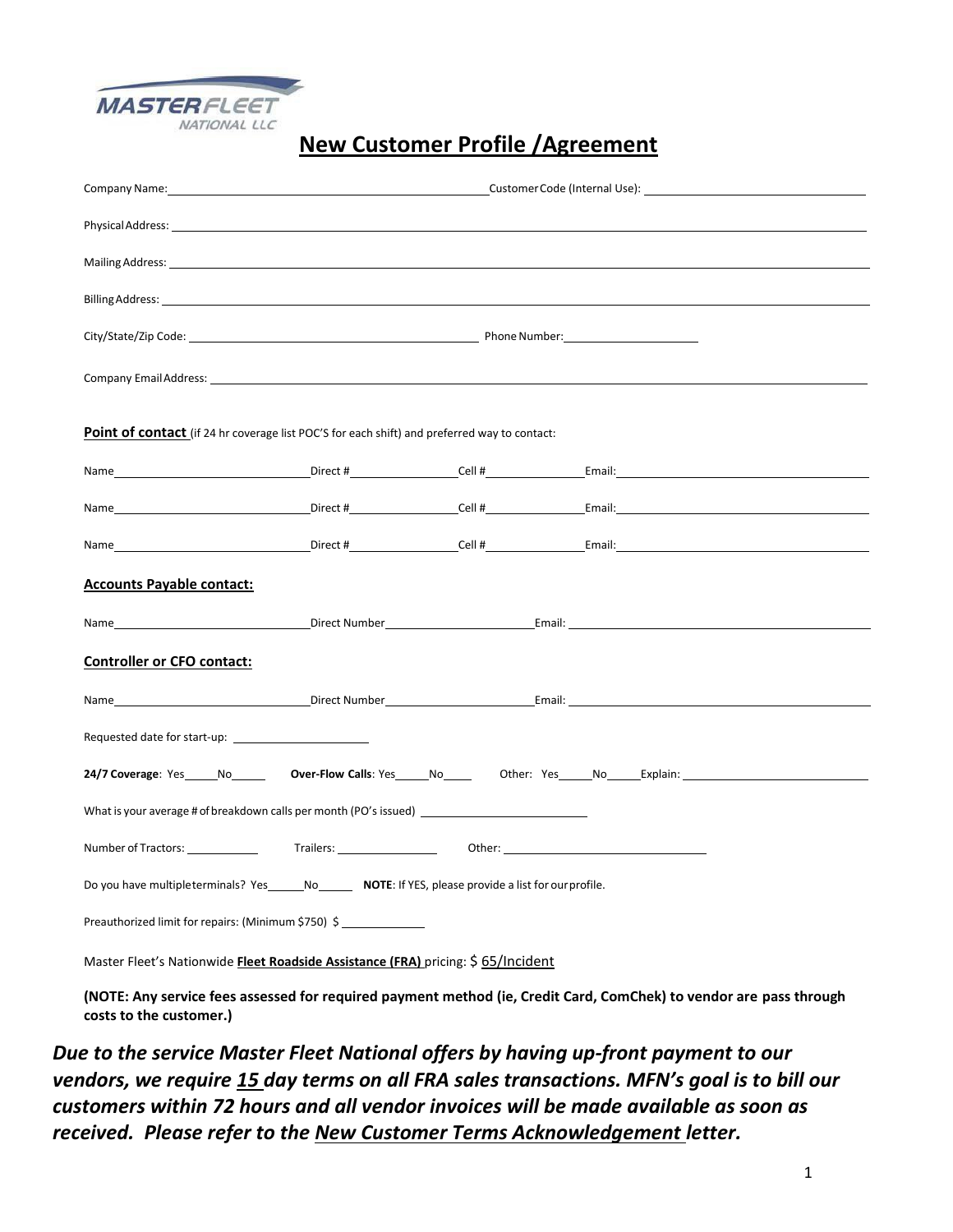

#### **Equipment:**

Please e-mail equipment list (unit numbers, year, make model, vehicle id numbers) to **[FRAleads@mfnatl.com](mailto:FRAleads@mfnatl.com)** 

|         | Unit # | Type    | Year | Make                          | Model | Engine | Vin       | Color | l License # |
|---------|--------|---------|------|-------------------------------|-------|--------|-----------|-------|-------------|
| Example |        | Tractor | 2016 | Freighliner   Cascadia   DD15 |       |        | 123456789 | White | FRT123      |

#### **Types or trailers:**

Dry Van: Reefer: Reefer: Reefer Unit Make and Model: Research Communication of the Reefer Unit Make and Model:

Flat Bed: \_ Step Deck: Bulk Tank: Pneumatics: OTHER:

Do you need to be contacted when there is a Tow? Yes \_\_\_\_ No \_\_\_\_\_ Accident ? Yes \_\_\_\_ No \_\_\_\_\_

#### **Vendor Information :**

Preferred Vendors: Yes \_\_\_\_\_No \_\_\_\_\_\_ if yes, have customer email list to **[FRAleads@mfnatl.com](mailto:FRAleads@mfnatl.com)** 

Direct bill vendors: Yes \_\_\_\_\_\_ No \_\_\_\_\_\_ if yes, have customer email list to FRAleads@mfnatl.com

Does customer require Master Fleet to pay all vendor repairs when work is completed? Yes No

Does customer provide and require PO numbers on each invoice? Yes\_\_\_\_\_\_\_ No\_\_

 \*If a PO is required, a PO Request will be emailed to you the day after an incident is closed. Please reply to the request with the appropriate PO.

#### **Breakdown Communication**

Information we document from the driver: **Drivers Name‐ Cell Number‐ Load Number‐ Load Weight ‐ Is unit drivable‐ Tractor associated with trailer‐ Tire size (If tire breakdown)**

### **Alert Request Form**

#### **Breakdown Alerts**

Group Email:

#### **Invoicing Alerts**

Group Email:

#### **PO Alerts**

 $\mathsf{N}$ 

Group Email:

#### **Monthly Reports**

| ame: | Last: | First: |
|------|-------|--------|
|      |       |        |
|      | Last: | First: |

Email:

Email:

2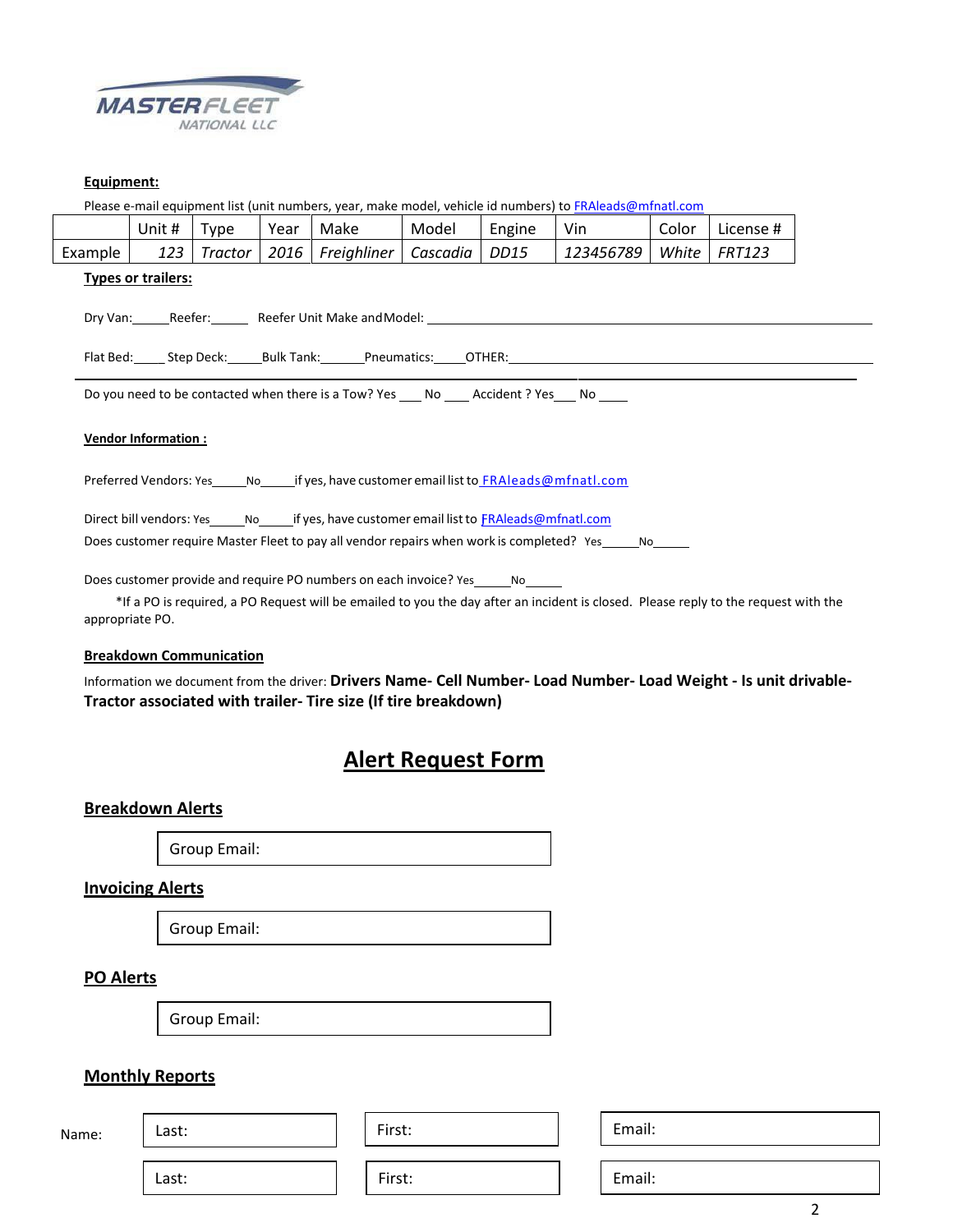

## **Tire Preferences – If you have National tire accounts please list below, otherwise we will use our national tire account.**

| <b>Tire Position</b>    | Choice           | <b>Brand</b> | Model |
|-------------------------|------------------|--------------|-------|
| <b>Steer</b>            |                  |              |       |
|                         | $\mathbf{1}$     |              |       |
|                         | $\overline{2}$   |              |       |
|                         | 3                |              |       |
|                         |                  |              |       |
| <b>Drive</b>            | Choice           | <b>Brand</b> | Model |
|                         | $\mathbf{1}$     |              |       |
|                         | $\overline{2}$   |              |       |
|                         | 3                |              |       |
|                         |                  |              |       |
| <b>Trailer</b>          | Choice           | <b>Brand</b> | Model |
|                         | 1                |              |       |
|                         | $\overline{2}$   |              |       |
|                         | 3                |              |       |
|                         |                  |              |       |
| <b>National Account</b> | <b>Account #</b> |              |       |
| Goodyear                |                  |              |       |
| Michelin                |                  |              |       |
| Bridgestone/Bandag:     |                  |              |       |
| Yokohama                |                  |              |       |
| Other                   |                  |              |       |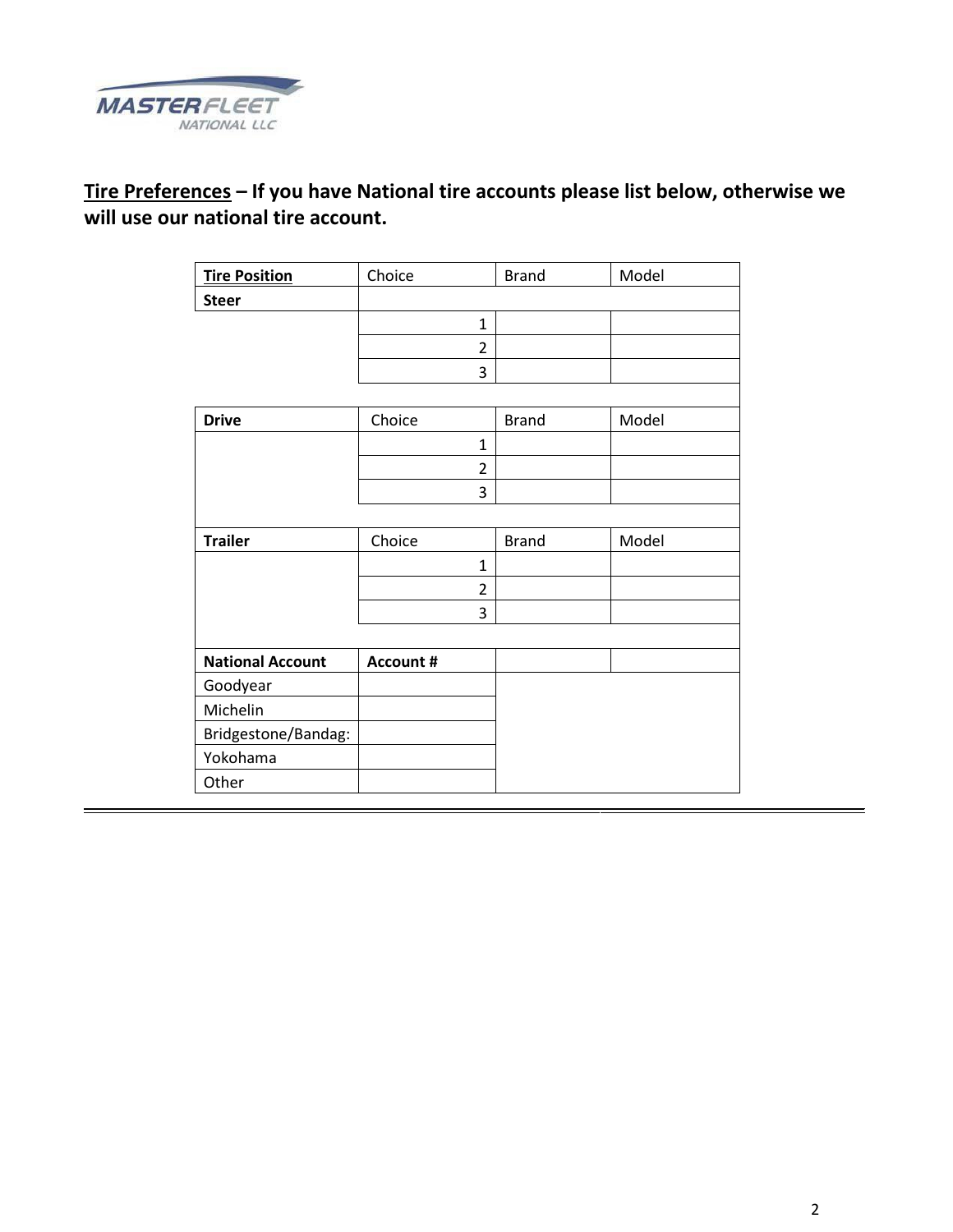

# **Customer Information System (CIS) Technology**

In order to access the **CIS** (Customer Information System) portal you will be provided with a username and password. This information will be emailed to the main point of contact for this account.

### **Disclaimer:**

Master Fleet's standard TMT invoice integration is an XML based file that is fully compatible with TMW Systems import tool. Master Fleet will provide such file within 24 hours of invoices being closed. Customer is responsible with importing such file into their system. A sample file can be provided to be certain your system will be compatible.

Any type of custom integration will require direct contact between Master Fleet National's IT Department and customer to provide more detailed information.

Meter Reading integration is required if using Master Fleets PM Scheduling Program.

## **Call Solution**

Customers will have a personalized answering program. This program includes a direct dial number unique to your business. It also offers your drivers and team a more personalized greeting of: *Thank you for calling* **Customer name** *breakdown service, how may we help you today?*

### **Master Fleet National Points of Contact**

| <b>Master Fleet National Points of Contact</b> |                    |              |                        |  |
|------------------------------------------------|--------------------|--------------|------------------------|--|
|                                                | <b>Name</b>        | Phone        | Email                  |  |
| <b>Account Manager</b>                         | TBD                | 920-347-TBD  | <u>TBD</u>             |  |
| <b>Accounts Receivable</b>                     | Kari Dunst         | 920-347-1832 | kdunst@mfnatl.com      |  |
| FRA Team                                       |                    | 920-347-TBD  | fra@mfnatl.com         |  |
| <b>FRA Supervisor Group</b>                    |                    | 920-347-TBD  | fraleads@mfnatl.com    |  |
| FRA Team Manager                               | Jason Chaplin      | 920-347-3514 | jasonc@mfnatl.com      |  |
| Sales Manager                                  | Derrick Washington | 920-347-1817 | dwashington@mfnatl.com |  |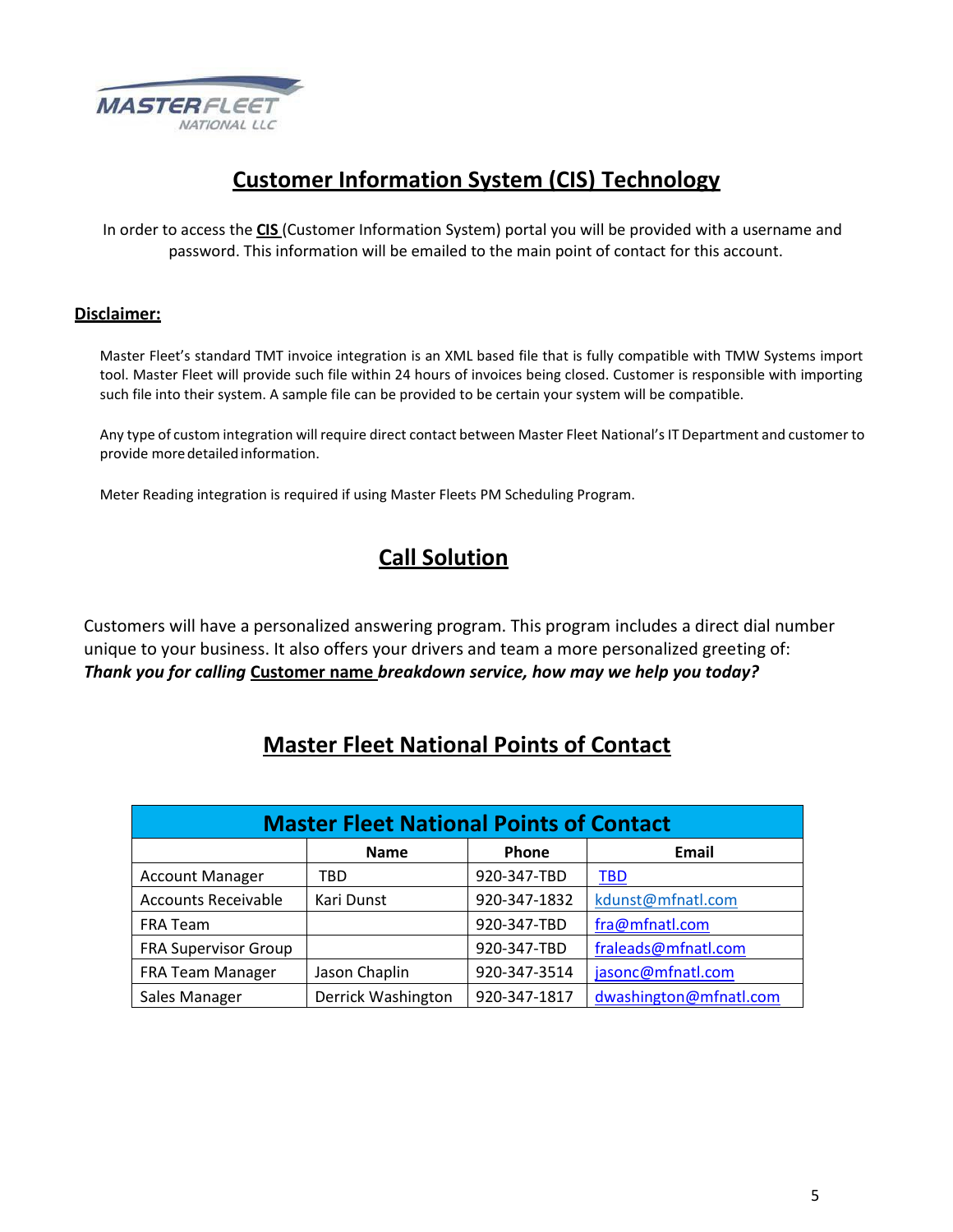

## **New Customer Terms Acknowledgement**

Company Name:

Dear Financial Officer:

On behalf of everyone at Master Fleet National, we would like to thank you for choosing to do business with us and welcome you as a new customer. We take pride in providing our customers the best possible service.

At this time, we want to make you familiar with our payment terms for our Fleet Roadside Assistance (FRA) division. Due to the nature of our business model with FRA paying for repairs up front in many cases, payment is due in Net 15 days from our invoice date. If actual payment terms exceed Net 15 days over an extended period of time, this could lead to an incremental price increase based on days to pay calculations or a cancellation of service.

We will need signed acceptance by your Financial Officer agreeing to our terms. This is mandatory before we can set you up as a customer.

Authorized Financial Officer Signature **Printed Name** Printed Name Date

If you have any questions, please feel free to contact me during our business hours of 7:00am and 4:00pm at 920-347-3520 or via email at dwashington@mfnatl.com. Thank you for choosing Master Fleet National. We look forward to working with you.

Kind Regards,

 **Derrick Washington President – Master Fleet National**